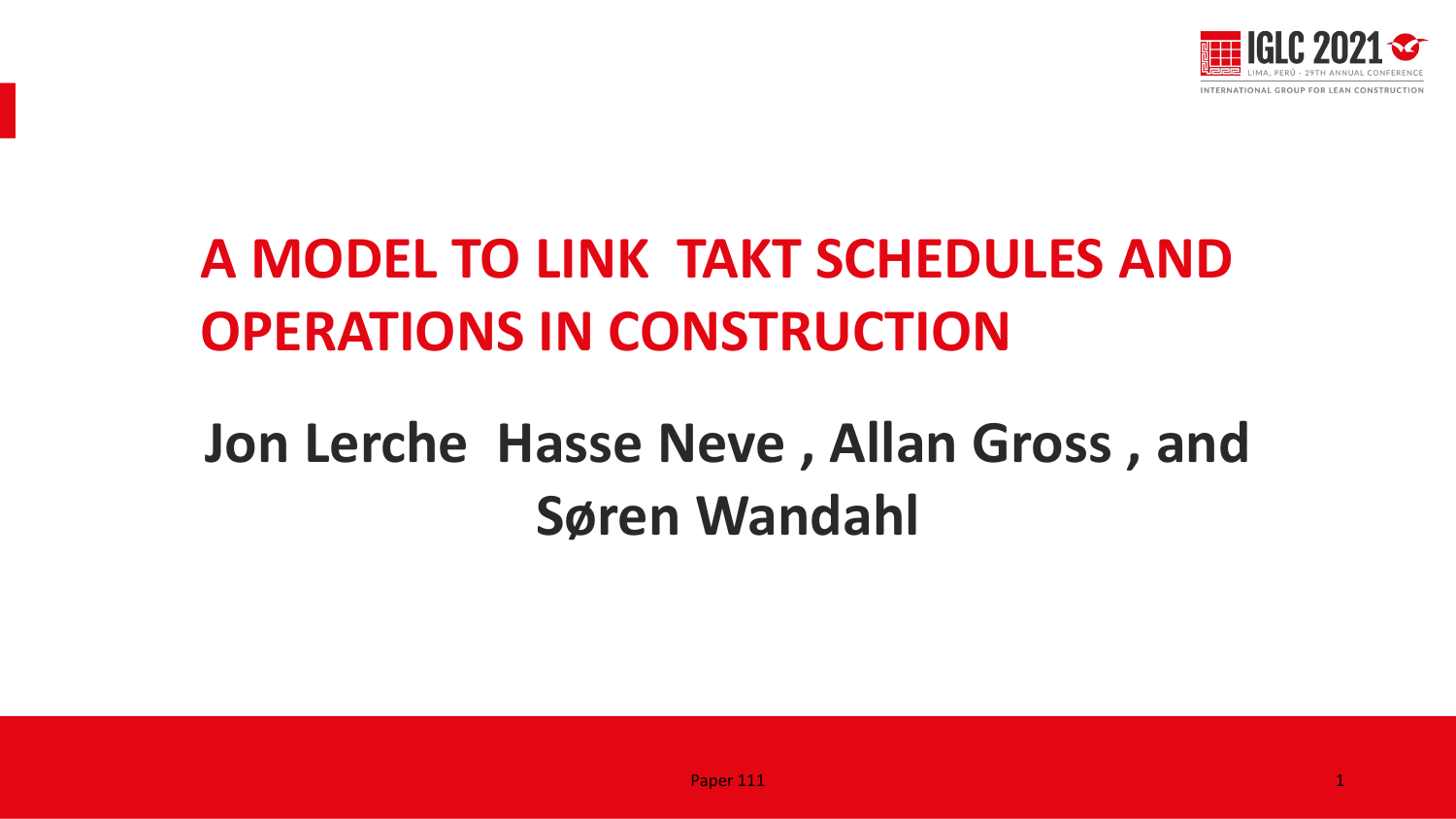

### **Research Objective**

Model is to

- Facilitate interaction between managers and workers,
- Be a practical application of takt planning or LBS at the project level,
- Provide a clear overview of activities and labor resources.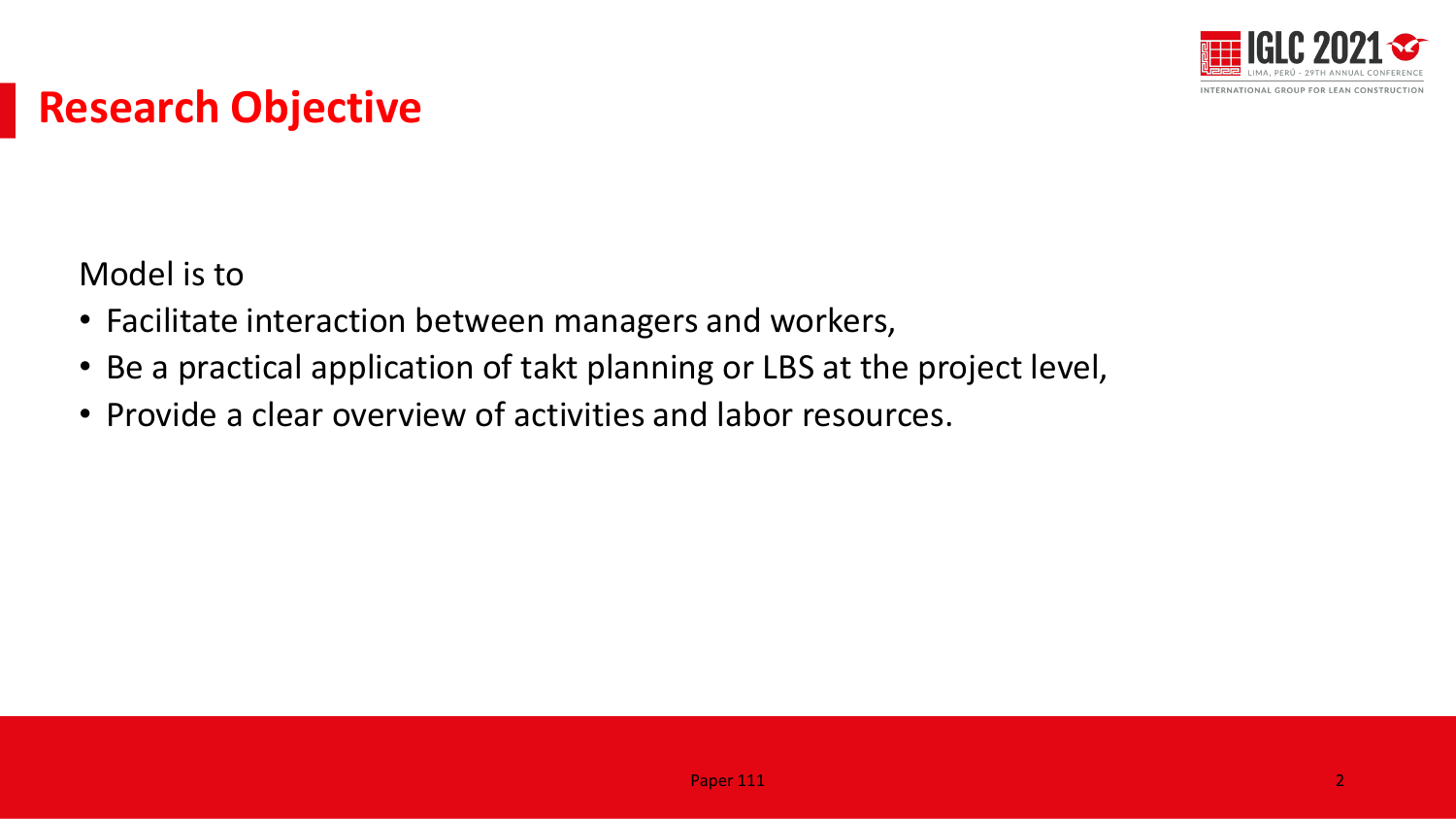

### **Research framework**



**Figure 1.**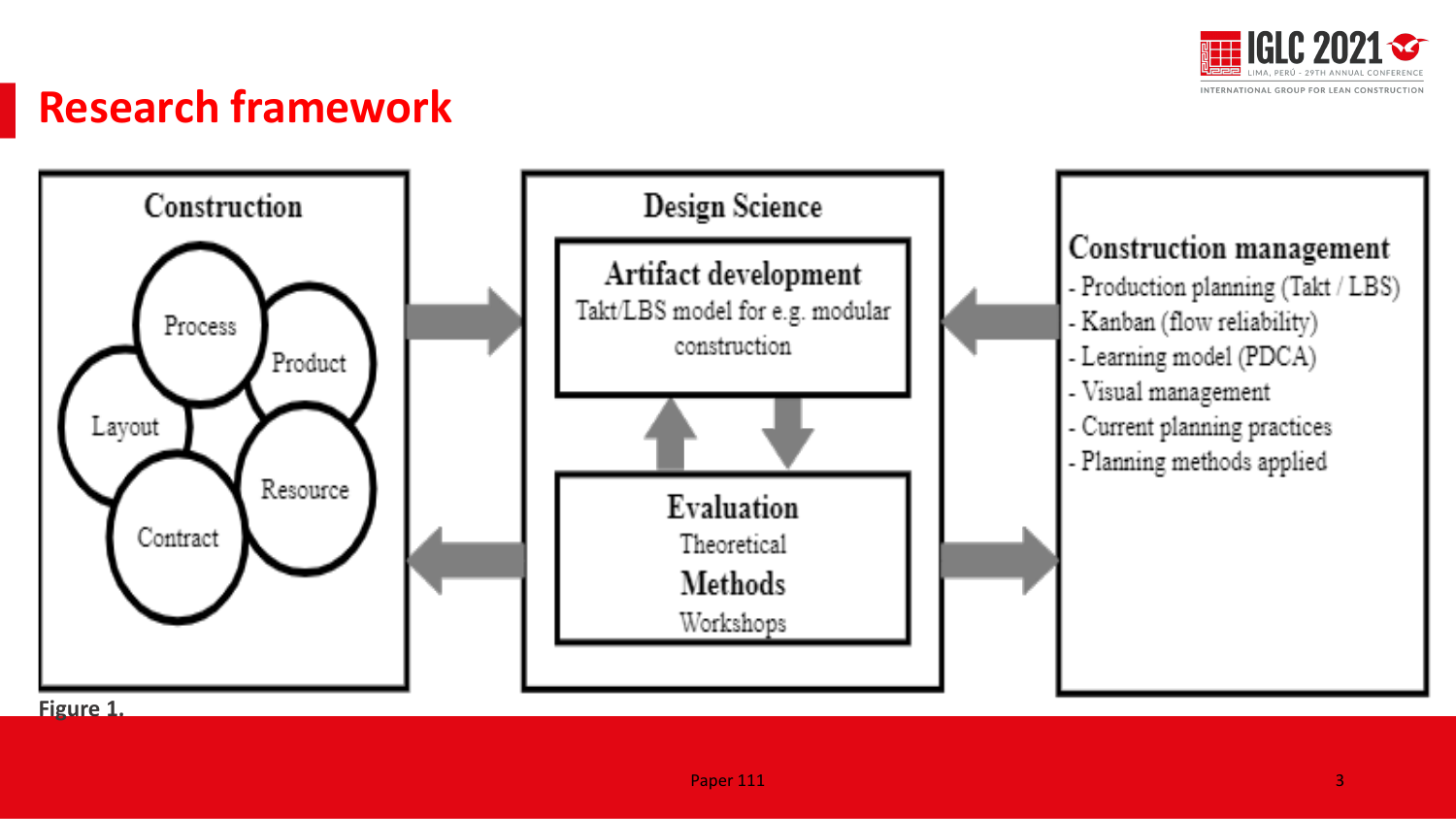

#### **Takt or Location Based Scheduling**

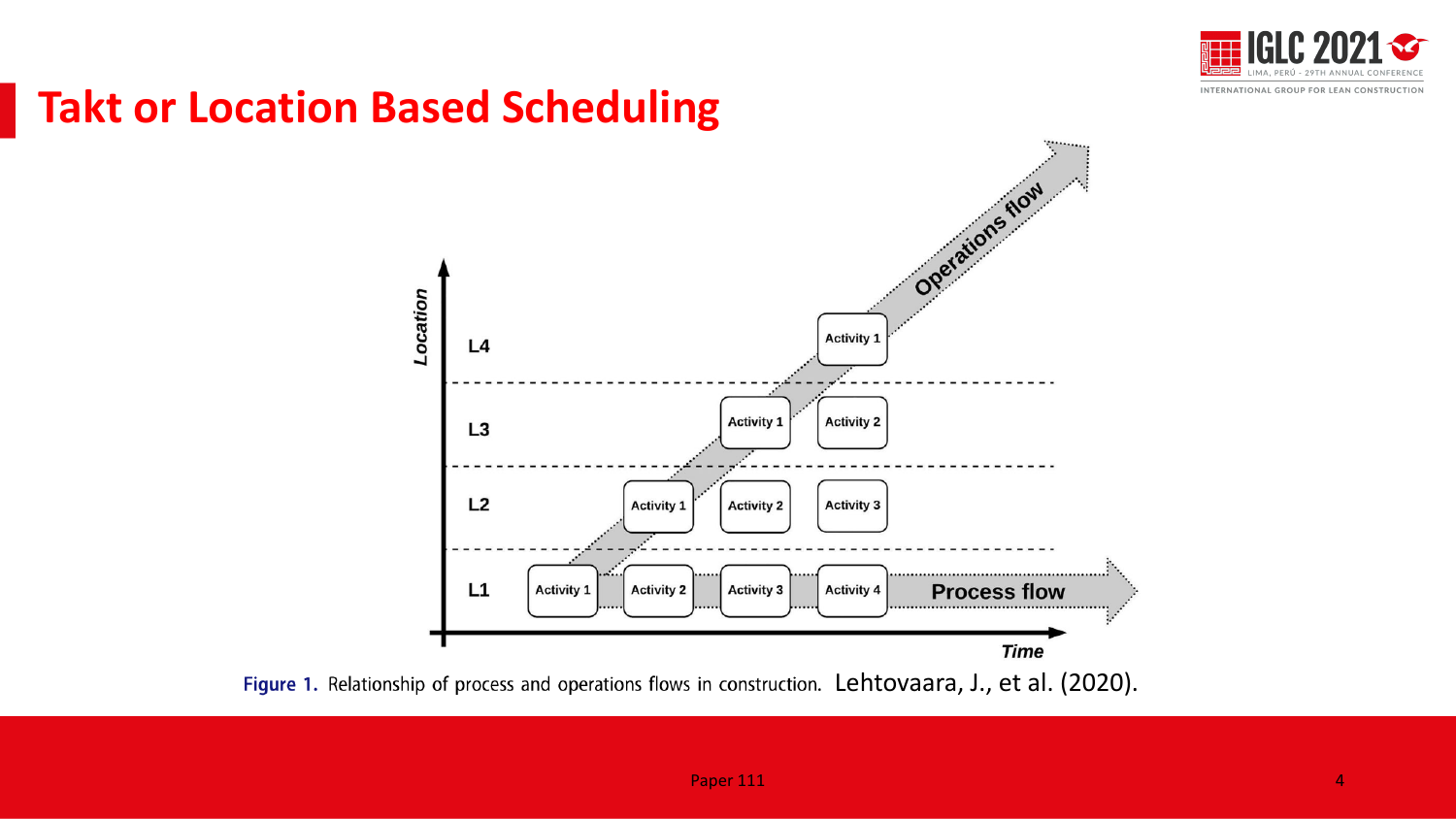

### **Visual management**

| 1." Discipline,"<br>2. "On-the-job training (OJT),"<br>3. "Job facilitation,"                             | <b>Behavior</b>              | Act           |  |
|-----------------------------------------------------------------------------------------------------------|------------------------------|---------------|--|
| 4. "Process transparency,"<br>5. "Continuous improvement,"                                                | Processes and plan           |               |  |
| 6. "Management-by-facts,"<br>7. "Simplification."                                                         |                              | Check         |  |
| 8. "Creating a shared ownership<br>and the desired image,"<br>9. "Unification and creating a boundaryless | <b>Organizational values</b> |               |  |
| organization."<br>(Tezel, Koskela et al. 2016)                                                            |                              | (Deming 2000) |  |

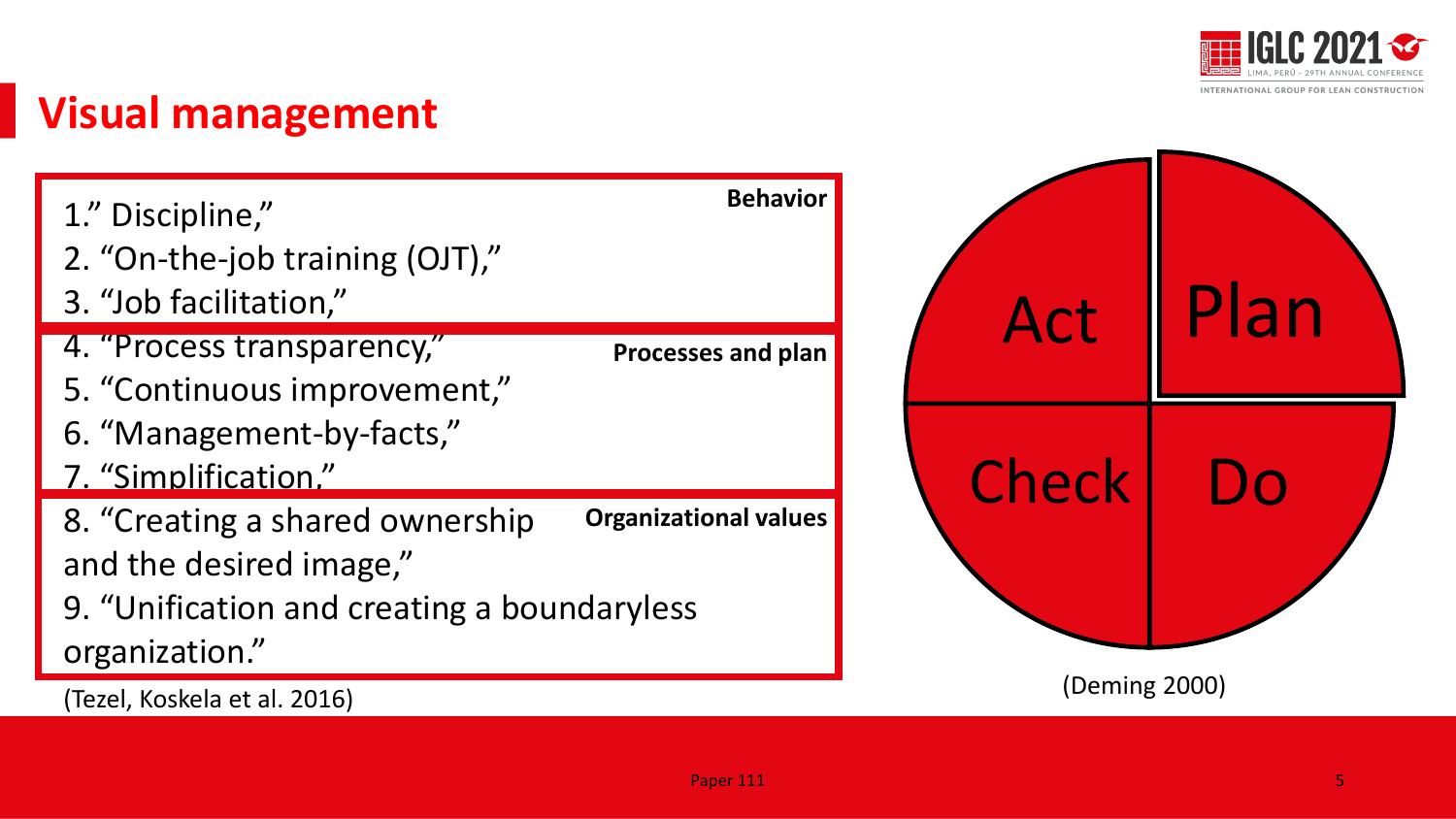

#### **Elements of artifact**

**Figure 2**

| Prepared |                  | Task | Task<br>$\overline{\mathbf{v}}$ | Task<br>$\overline{\mathbf{c}}$ | Task<br>$\rightarrow$ | Task<br>$\overline{u}$ | Task<br>$\bullet$ | Task<br>$\overline{\phantom{0}}$ | Task<br>$\infty$ | Task 9 | <b>Task 10</b> | Assembly location<br>module overview |
|----------|------------------|------|---------------------------------|---------------------------------|-----------------------|------------------------|-------------------|----------------------------------|------------------|--------|----------------|--------------------------------------|
|          | <b>WIP</b>       |      |                                 |                                 |                       |                        |                   |                                  |                  |        |                |                                      |
|          | Done             |      |                                 |                                 |                       |                        |                   |                                  |                  |        |                | Top 3 safety issues                  |
|          |                  |      |                                 |                                 |                       |                        |                   |                                  |                  |        |                |                                      |
|          | <b>Resources</b> |      |                                 |                                 |                       |                        |                   |                                  |                  |        |                |                                      |
|          |                  |      |                                 |                                 |                       |                        |                   |                                  |                  |        |                | Top 3 quality issues                 |
|          |                  |      |                                 |                                 |                       |                        |                   |                                  |                  |        |                |                                      |
|          |                  |      |                                 |                                 |                       |                        |                   |                                  |                  |        |                |                                      |
|          |                  |      |                                 |                                 |                       |                        |                   |                                  |                  |        |                |                                      |
|          |                  |      |                                 |                                 |                       |                        |                   |                                  |                  |        |                |                                      |

| Deviation | Actions | Resp/<br>time |
|-----------|---------|---------------|
|           |         |               |
|           |         |               |
|           |         |               |
|           |         |               |
|           |         |               |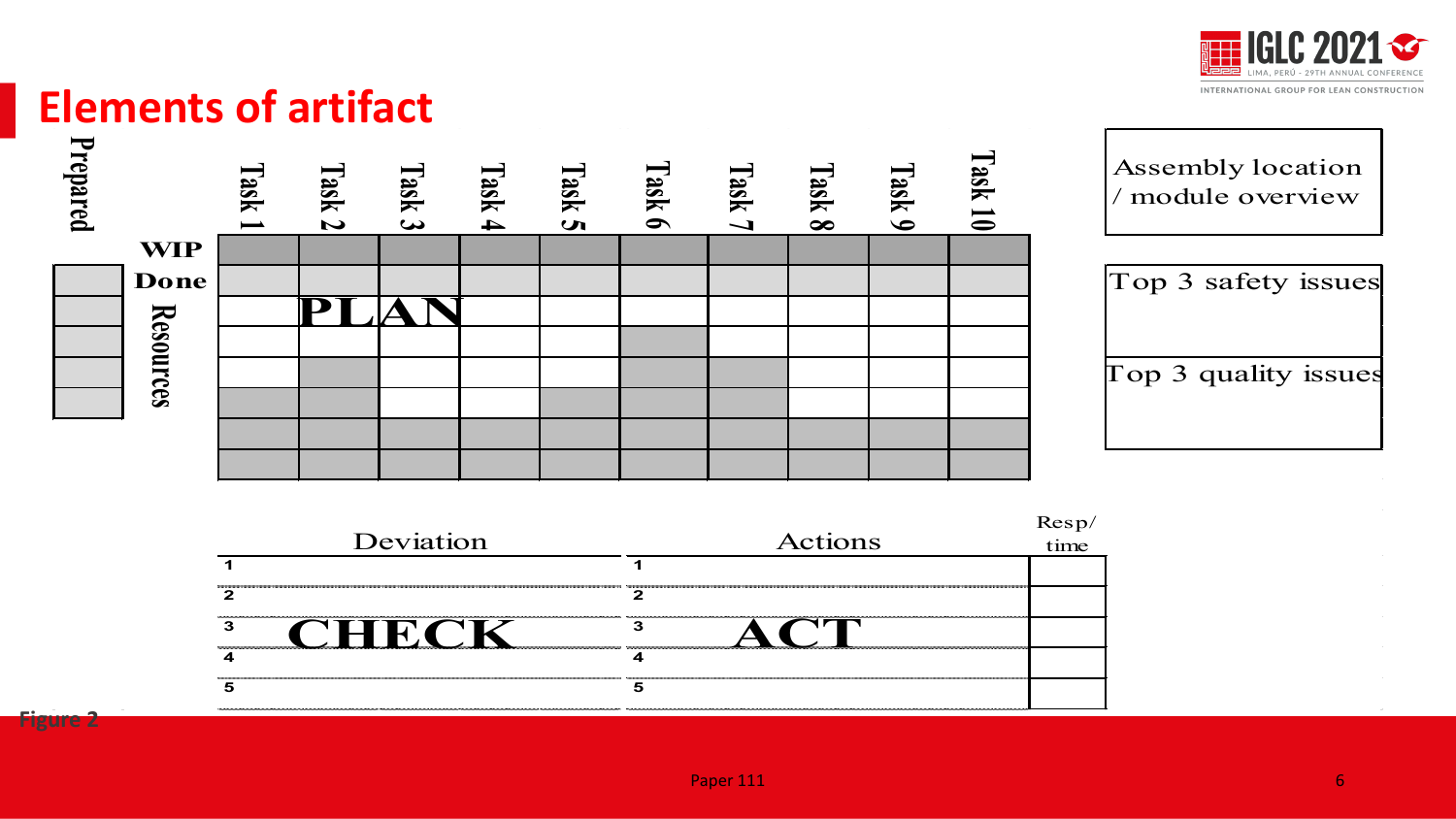

#### **Elements of artifact**



| Deviation | Actions | Resp/<br>time |
|-----------|---------|---------------|
|           |         |               |
|           |         |               |
|           |         |               |
|           |         |               |
|           |         |               |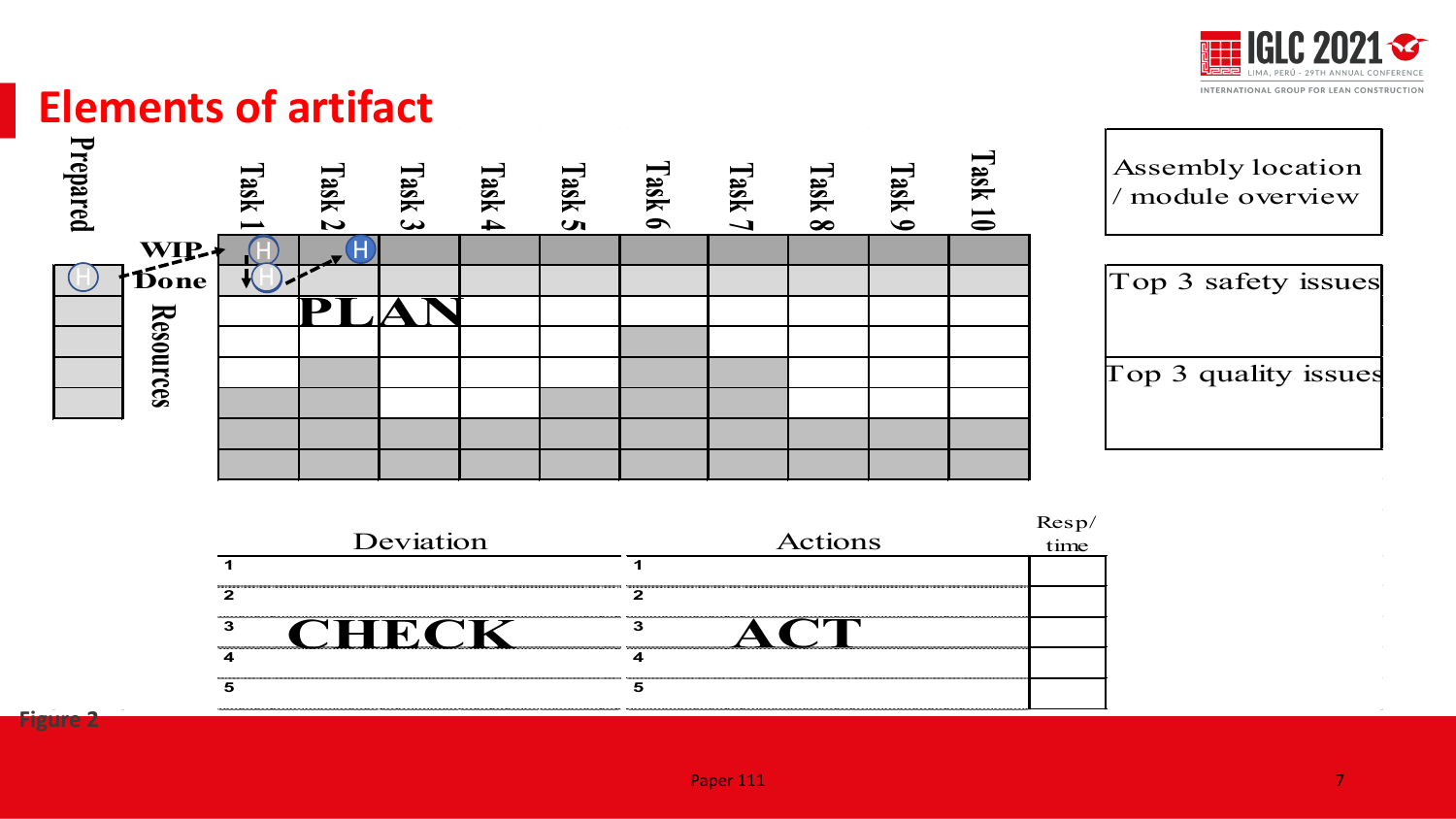

#### **Elements of artifact**

**Figure 2**

| Prepared |                  | [NSE] | <b>Lask 2</b> | [ask 3] | <b>Task 4</b> | Task 5 | <b>Task 6</b> | <b>Task 7</b> | Task 8 | <b>Task 9</b> | <b>Sask 10</b> |
|----------|------------------|-------|---------------|---------|---------------|--------|---------------|---------------|--------|---------------|----------------|
|          | <b>WIP</b>       |       |               |         |               |        |               |               |        |               |                |
|          | Done             |       |               |         |               |        |               |               |        |               |                |
|          |                  |       |               |         |               |        |               |               |        |               |                |
|          | <b>Resources</b> |       |               |         |               |        |               |               |        |               |                |
|          |                  |       |               |         |               |        |               |               |        |               |                |
|          |                  |       |               |         |               |        |               |               |        |               |                |
|          |                  |       |               |         |               |        |               |               |        |               |                |
|          |                  |       |               |         |               |        |               |               |        |               |                |



| Top 3 safety issues  |  |
|----------------------|--|
| Top 3 quality issues |  |

| Deviation                               | Actions                              | Resp/<br>time |
|-----------------------------------------|--------------------------------------|---------------|
| Cable glands at location B missing      | <sup>1</sup> John doe is to purchase |               |
| <sup>2</sup> Task 3 tools not available | <sup>2</sup> Foreman X is to provide |               |
|                                         |                                      |               |
|                                         |                                      |               |
|                                         |                                      |               |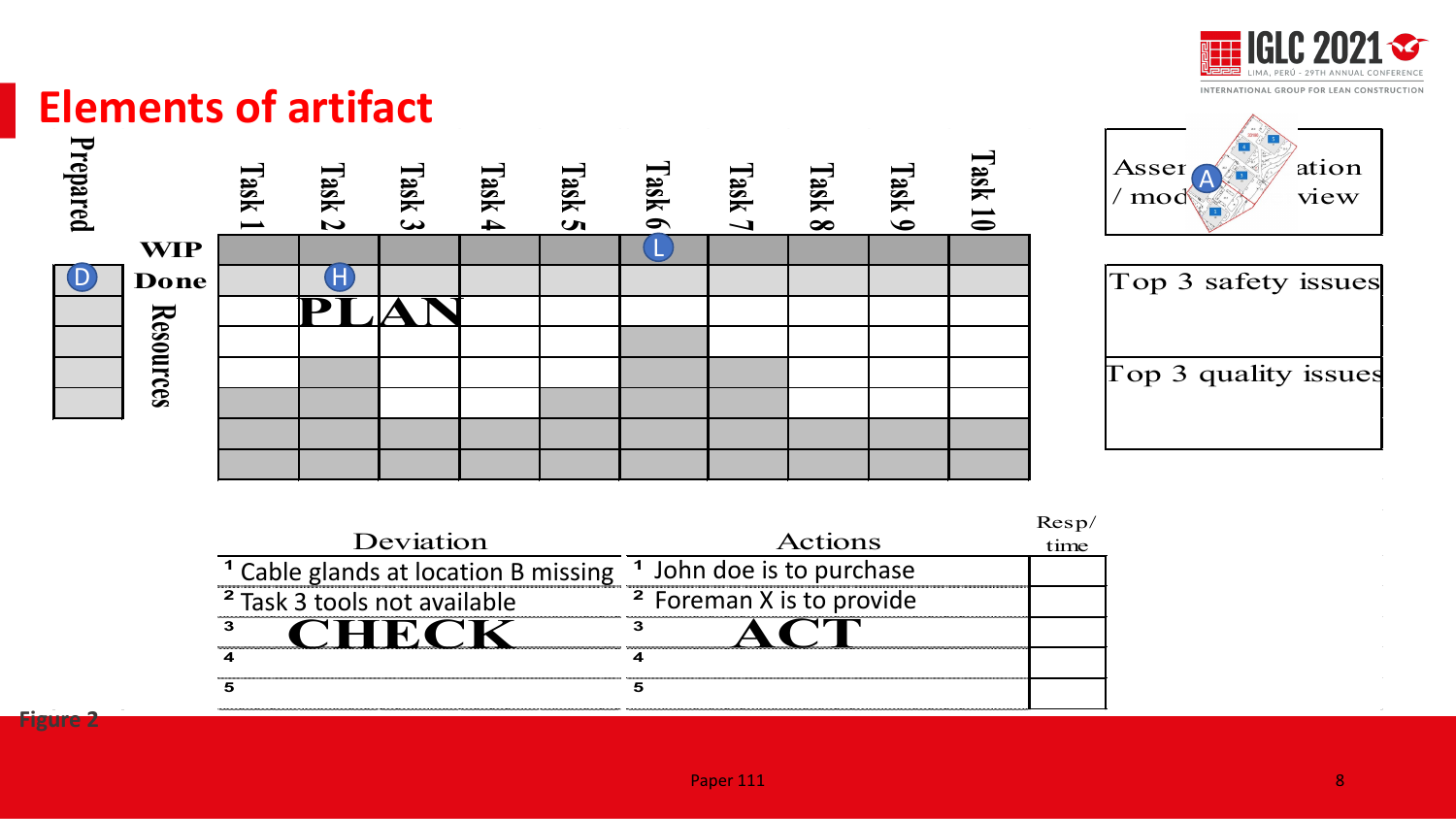

### **Evaluation**

- **1. Discipline The magnet route encourages discipline among managers and workers, as it will be visual to all if the sequence is neglected or ignored.**
- **2. On-the-job training This has not been evaluated, but the simplicity and overview could be considered enabling factors. The resource cards allow individuals to be easily identified in case help etc., is needed.**
- **3. Job facilitation The artifact allows through its usage of magnets to display where teams are located, not only for managers or other workers but also for visitors with limited knowledge of the progress.**
- **4. Process transparency Tasks and locations are visible to all actors involved, bottlenecks and queuing**
- **5. Continuous improvement The PDCA continuously allows managers and workers to engage in knowledge sharing, assess deviations and actions directly related to the production. Enabling this.**
- **6. Management-byfacts Both 5 and 7 contribute to this function, as everything is available for the decision-makers, top 3 functions further support this.**
- **7. Simplification The direct link between the plan, process, resources, and location**